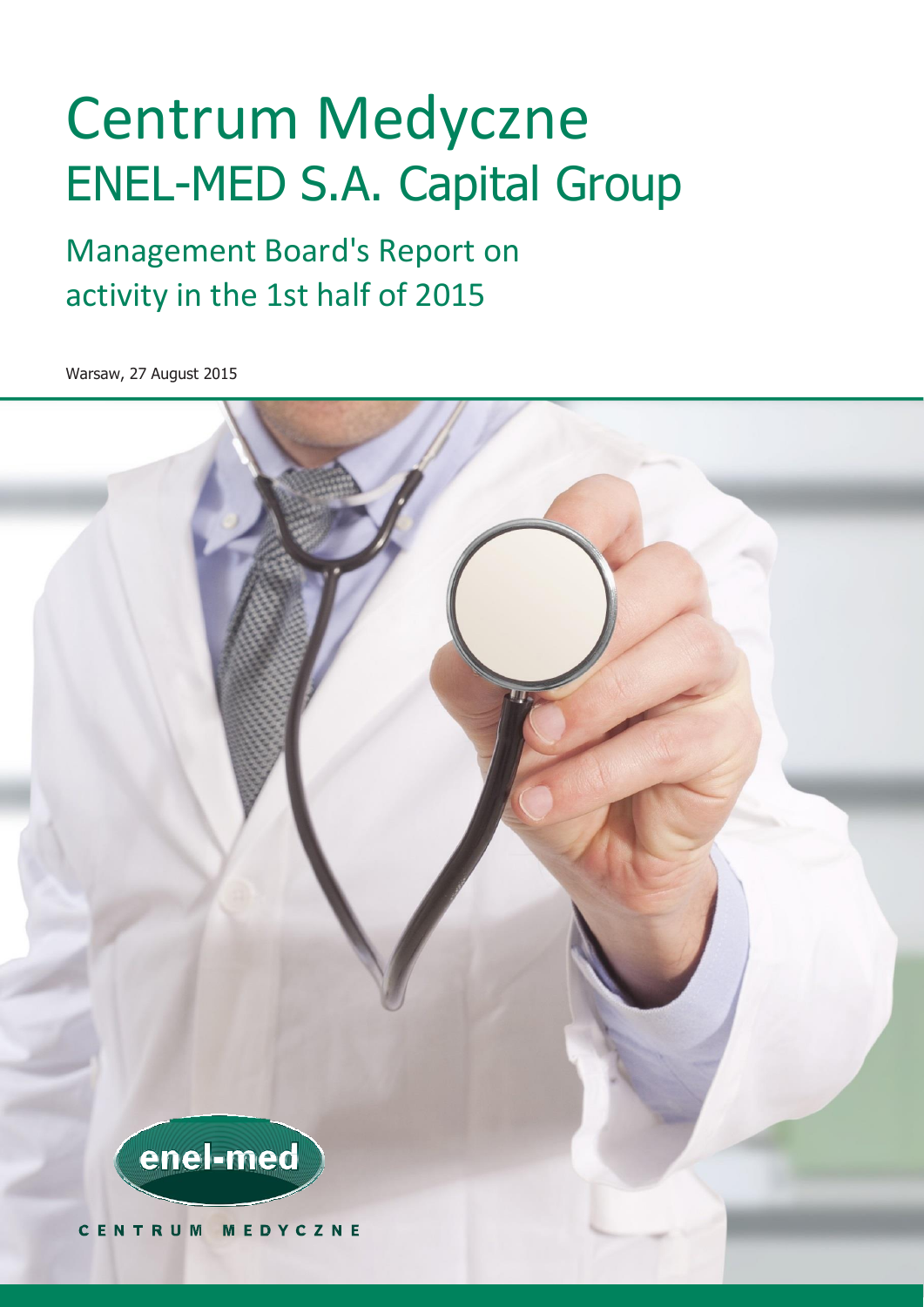## **Table of contents**

| 1. BASIC INFORMATION ABOUT CENTRUM MEDYCZNE ENEL-MED S.A. CAPITAL GROUP 3                                                                                                                                                                                    |  |
|--------------------------------------------------------------------------------------------------------------------------------------------------------------------------------------------------------------------------------------------------------------|--|
|                                                                                                                                                                                                                                                              |  |
|                                                                                                                                                                                                                                                              |  |
|                                                                                                                                                                                                                                                              |  |
|                                                                                                                                                                                                                                                              |  |
|                                                                                                                                                                                                                                                              |  |
|                                                                                                                                                                                                                                                              |  |
|                                                                                                                                                                                                                                                              |  |
|                                                                                                                                                                                                                                                              |  |
|                                                                                                                                                                                                                                                              |  |
| 3.3. The Management Board's position on the feasibility of the previously published                                                                                                                                                                          |  |
| 3.4. Information regarding shareholders holding at least 5% of the total number of votes                                                                                                                                                                     |  |
| 3.5. Information on the Issuer's shares held by members of the management and supervisory authorities  13                                                                                                                                                    |  |
| 3.6. Information on pending proceedings before courts, arbitration bodies or public administration bodies with regard to                                                                                                                                     |  |
| 3.7. Information on the Issuer or its subsidiary granting a surety for credits or loans, or granting a guarantee if their<br>total value is equal to at least 10%                                                                                            |  |
| 3.8. Information on the Issuer or its subsidiary entering into one or more transactions                                                                                                                                                                      |  |
| with related parties if individually or jointly they are significant and have been concluded on non-arm's length                                                                                                                                             |  |
| 3.9. Information on factors that, in the Company's view, will affect its results                                                                                                                                                                             |  |
| 3.10. Other information that could significantly affect the evaluation of assets, financial condition and financial result of the                                                                                                                            |  |
| 3.11. Other information which in the Issuer's opinion is important for the evaluation of its personnel, assets and financial<br>condition, financial result and changes therein, as well as information vital for the evaluation of the Issuer's capacity to |  |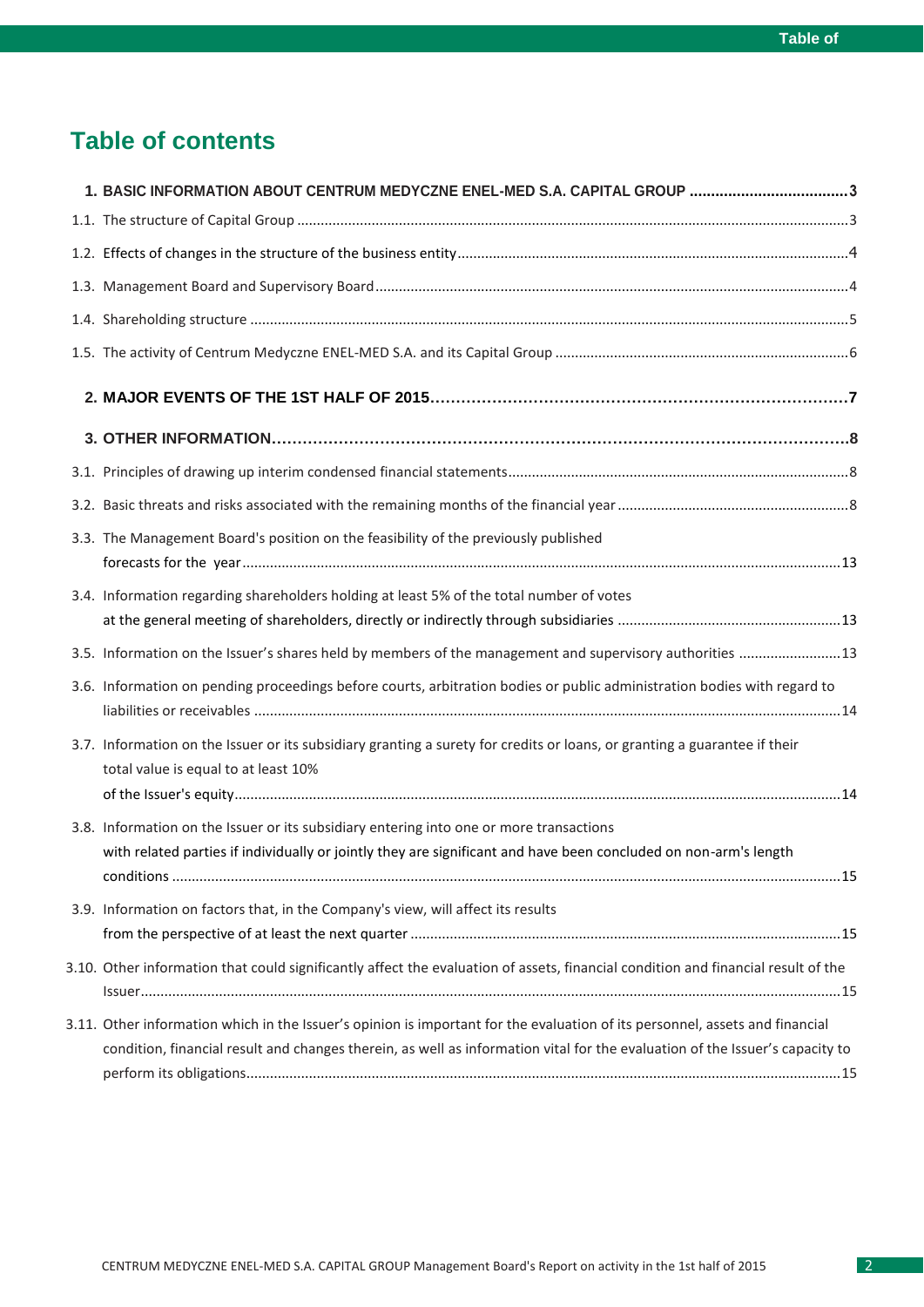## <span id="page-2-0"></span>**1. BASIC INFORMATION ON CENTRUM MEDYCZNE ENEL-MED S.A. CAPITAL GROUP**

## <span id="page-2-1"></span>**1.1. The structure of Capital Group**

Centrum Medyczne ENEL-MED S.A. (hereinafter referred to also as ENEL-MED or the Company) is a part of Capital Group which as of 30 June 2015 is comprised of Centrum Medyczne ENEL-MED S.A. as the parent company and its subsidiaries: Enelbud sp. z o.o., Enel Invest sp. z o.o., and Pro Care sp. z o.o. as well as the associated Bonus Vitae sp. z o.o.



**Enelbud sp. z o.o.** - a company established in 2006, engaged in real property investments in the healthcare sector. The parent company Centrum Medyczne ENEL-MED S.A. as of 30 June 2015 held 80 shares in this subsidiary, which accounted for 80% of the subsidiary's share capital. As of the publication of this report Centrum Medyczne ENEL-MED S.A. holds 100 shares, representing 100% of the subsidiary's share capital.

**Enel Invest sp. z o.o.** - a company established in the fourth quarter of 2013 in which Centrum Medyczne ENEL-MED S.A. holds 510,000 shares, representing 100% of the share capital. On 10 April 2015, the business name of Centrum Medyczne Diagnostyka Obrazowa sp. z o.o. was changed to Enel Invest sp. z o.o. The main asset of Enel Invest sp. z o.o. is the funds from which the Issuer shall finance development of the Capital Group.

**Pro Care sp. z o.o.** - a company established in the second quarter of 2015 in which Enel Invest sp. z o.o. holds 49 shares, representing 98% of the share capital. The core operational activity of Pro Care is associated with long-term medical care facilities.

**Bonus Vitae sp. z o.o.** - a company in which Enelbud sp. z o.o. holds a 40% share. The planned business activity is longterm medical care for the elderly.

As of 30 June 2015, the Issuer consolidated the following companies: Enelbud sp. z o.o. and Enel Invest sp. z o.o. using the full method and Bonus Vitae sp. z o.o. using the equity method.

Due to the immateriality of the financial data, Pro Care sp. z o.o. as of 30 June 2015 has not been consolidated.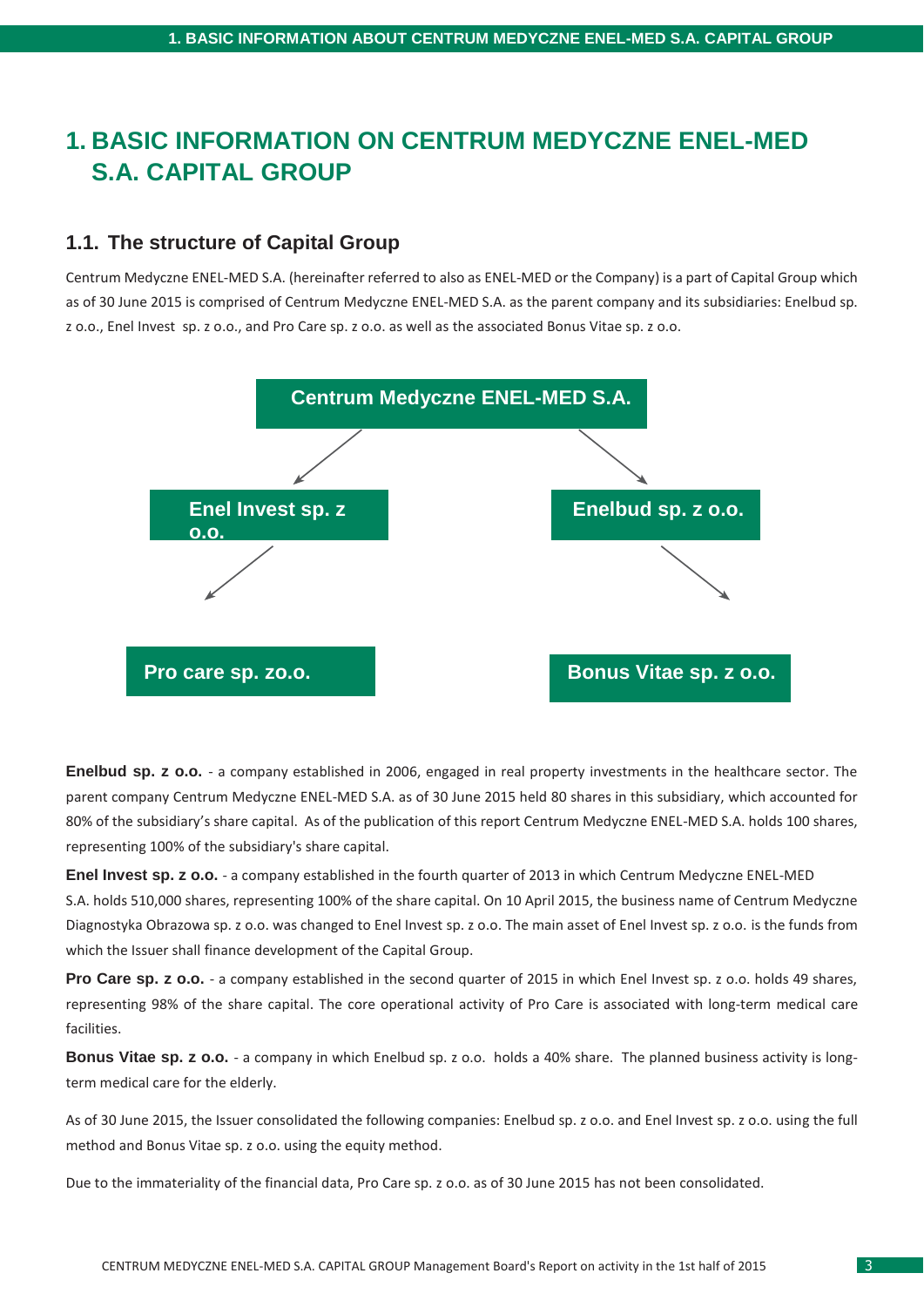## **1.2. Effects of changes in the structure of the business entity**

Following the establishment of the company under the name Pro Care sp. z o.o. and the acquisition of 98% of the shares in its share capital by Enel Invest sp. z o.o., Centrum Medyczne ENEL-MED Capital Group has grown by another subsidiary. The Company will carry out operating activities in the sector of long-term medical care facilities, a project that the Issuer announced in their development strategy.

## <span id="page-3-0"></span>**1.3. Management Board and Supervisory Board**

#### **The Management Board of Centrum Medyczne ENEL-MED S.A.**



#### **Adam Rozwadowski** – President of the Management Board

Mr Rozwadowski has held the position of the President of the Management Board since 2006. A graduate of Gdańsk University of Technology. In the years 1972-1985, Mr Rozwadowski worked for STOEN as the manager of the general technical department and in the years 1985-1995 as the Director of the Office of Design and Implementation of Investments. Since 1993, Mr Rozwadowski has been managing Centrum Medyczne ENEL-MED, first as the General Director and later as the President of the Management Board. In addition, Mr Rozwadowski is the Deputy President of the National Association of Private Hospitals [*Ogólnopolskie Stowarzyszenie Szpitali Prywatnych*] and a member of the Management Board of the Polish Union of Private Healthcare Employers [*Ogólnopolski Związek Pracodawców Prywatnej Służby Zdrowia*].



#### Jacek Rozwadowski - Deputy President of the Management Board

Mr Rozwadowski has been performing the duties of the Deputy President of the Management Board since 2009. Mr Rozwadowski has been working for the company since 2002 and since 2008 he has held the position of Managing Director. Mr Rozwadowski is a graduate of the School of Business and Administration in Warsaw. Before joining the medical sector, he worked in the automotive industry. Between 1999 and 2002, he dealt with marketing and sales at DAF Trucks Polska Sp. z o.o. Before that, he worked for a year for DAF Trucks NV Holland where he was responsible for sales in Poland. In 1996–1998, he was a project manager at Elektrim S.A.

Until the publication day of this report the composition of the Management Board has remained unchanged.

### **Supervisory Board of Centrum Medyczne ENEL-MED S.A.**

- • Anna Rozwadowska Chairperson of the Supervisory Board
- • Anna Piszcz Member of the Supervisory Board
- • Janusz Jakubowski Member of the Supervisory Board
- • Zbigniew Okoński Member of the Supervisory Board
- • Adam Ciuhak Member of the Supervisory Board

Until the publication day of this report the composition of the Supervisory Board has remained unchanged.

CENTRUM MEDYCZNE ENEL-MED S.A. CAPITAL GROUP Management Board's Report on activity in the 1st half of 2015 4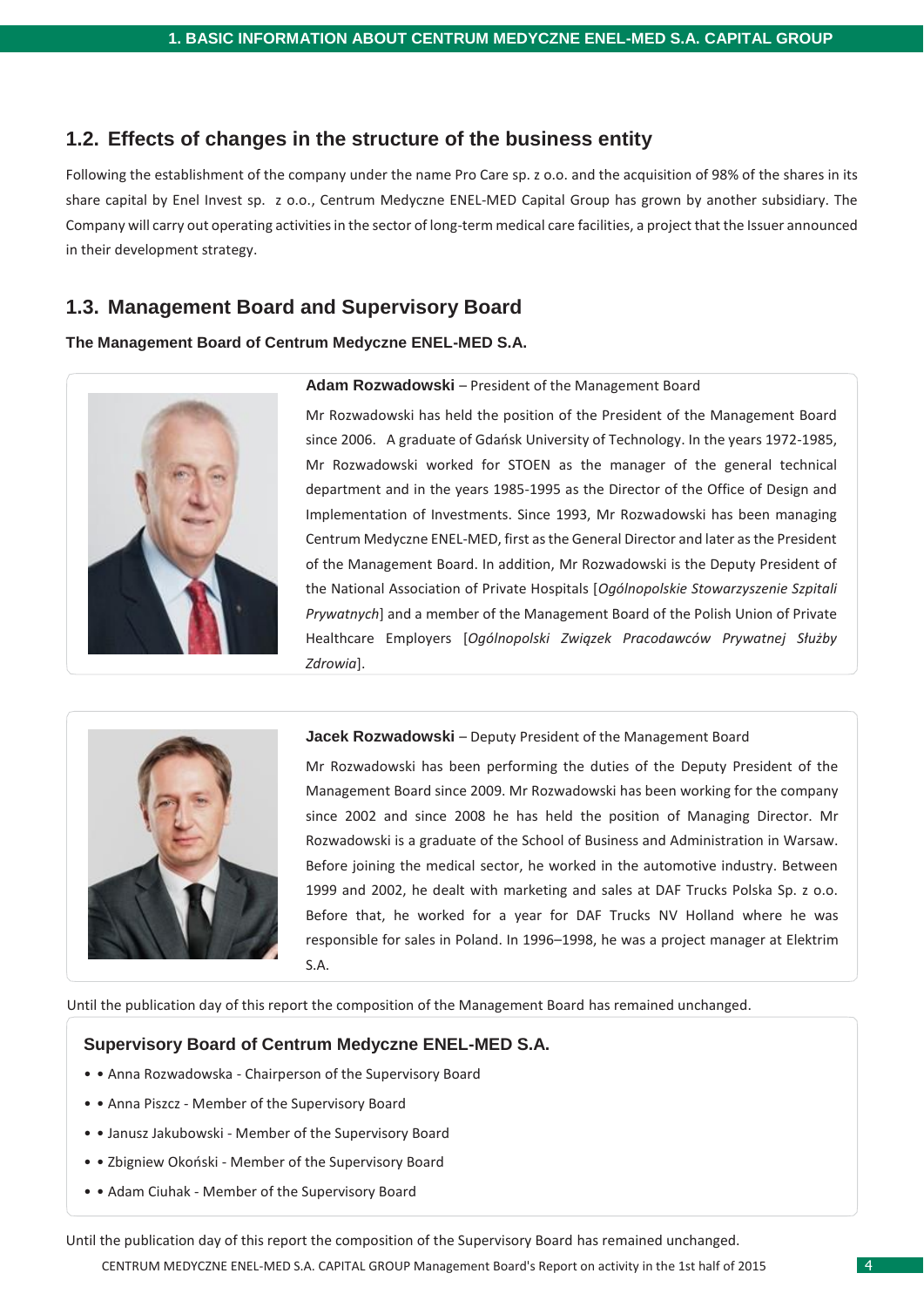## <span id="page-4-0"></span>**1.4.Shareholding structure**

| <b>Shareholder</b>         | <b>Number of</b> | % of capital | <b>Number of votes</b> | % of votes |
|----------------------------|------------------|--------------|------------------------|------------|
| Adam Stanisław Rozwadowski | 7,124,000        | 30.23        | 7,124,000              | 30.23      |
| Anna Maria Rozwadowska     | 7,123,950        | 30.23        | 7,123,950              | 30.23      |
| Generali OFE (Open Pension | 2,377,000        | 10.09        | 2,377,000              | 10.09      |
| OFE PZU "Złota Jesień"     | 1,778,000        | 7.54         | 1,778,000              | 7.54       |
| Jacek Jakub Rozwadowski    | 1,003,466        | 4.25         | 1,003,466              | 4.25       |
| Bartosz Adam Rozwadowski   | 972,650          | 4.13         | 972,650                | 4.13       |
| <b>Other Shareholders</b>  | 3,187,834        | 13.53        | 3,187,834              | 13.53      |

As of the publishing date of this report, the shareholding structure was as follows:

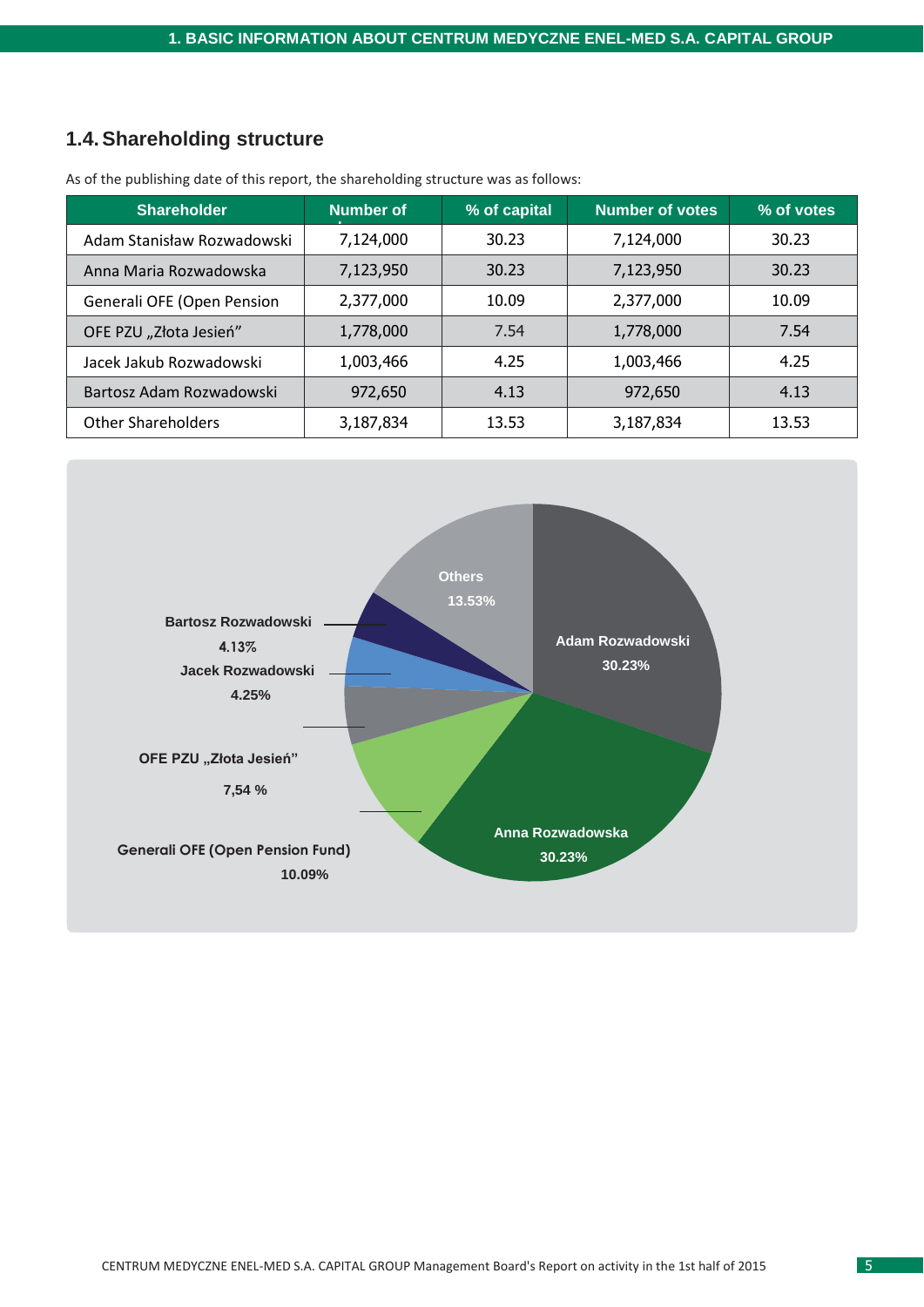## <span id="page-5-0"></span>**1.5. The activity of Centrum Medyczne ENEL-MED S.A. and its Capital Group**

Centrum Medyczne ENEL-MED S.A. is a private operator of medical services in Poland that has been present on the Polish health care market since 1993.

The Company provides medical services in a total of 1402 facilities, including 22of its own establishments, among which there are multi-profile clinics, two hospitals in Warsaw, an aesthetic medicine clinic ESTELL, and in-company clinics.

The multi-profile clinics and the aesthetic medicine facility are situated in attractive locations (for example in prestigious shopping centres or office blocks) in seven cities: Warsaw (Zacisze Hospital, the shopping centres of Atrium, Blue City, Arkadia, Puławska, Domaniewska, Centrum and aesthetic medicine clinic ESTELL in a Senator Building), Cracow (Galeria Krakowska Centre), Poznań (Kupiec Poznański Centre), Łódź (Manufaktura Centre), Gdańsk (Grunwaldzka Clinic in Office Island ) and Wrocław (Arkady Wrocławskie Centre and the West Gate office block) and in Katowice (Silesia Business Park). In-company clinics, i.e. small branch clinics situated on our corporate clients' premises, offering a basic range of services only to the employees of a particular client, are located in Warsaw, Piła and Łódź. The only exception is the facility located in the Special Economic Zone, the Sub-Zone of Wrocław-Kobierzyce, which is used by the employees of companies belonging to the LG Cluster together with their families, as well as individual patients who are not employed in the companies with which ENEL-MED signed contracts for the provision of medical services.

Moreover, the Company operates two hospitals in Warsaw: the multi-specialisation 19-bed Zacisze Hospital and the 33-bed Centrum Hospital located at Al. Solidarności 128. In hospitals as well as in a multi-profile clinic in Gdańsk, ENEL-MED operates diagnostic centres equipped with MRI and CT devices (Centrum Hospital and Zacisze Hospital), as well as an MRI unit in Gdańsk.

The medical services provided by the Company include but are not limited to:

- •primary and specialist outpatient care, including rehabilitation and ambulatory treatment
- •dental health care
- •imaging diagnostics (including tests performed using MRI, CT, USG, and X-ray)
- •hospitalisation, including treatments and surgical procedures in selected specialisation areas, scheduled at Zacisze Hospital and Centrum Hospital
- •off-site medicine and emergency home visits, as well as medical care in sudden cases
- •aesthetic medicine, cosmetology, aesthetic gynaecology.

The Company's wide range of medical services is available both to patients who pay for each service provided and clients with prepaid medical care packages. Selected services can also be used under the National Health Fund. Furthermore, Centrum Medyczne ENEL-MED has signed medical service contracts with numerous insurance companies, such as Allianz, PZU Pomoc, Inter Polska, Signal Iduna, and Generali. The Company's settlements with insurance companies are effected on a fee-for-service basis.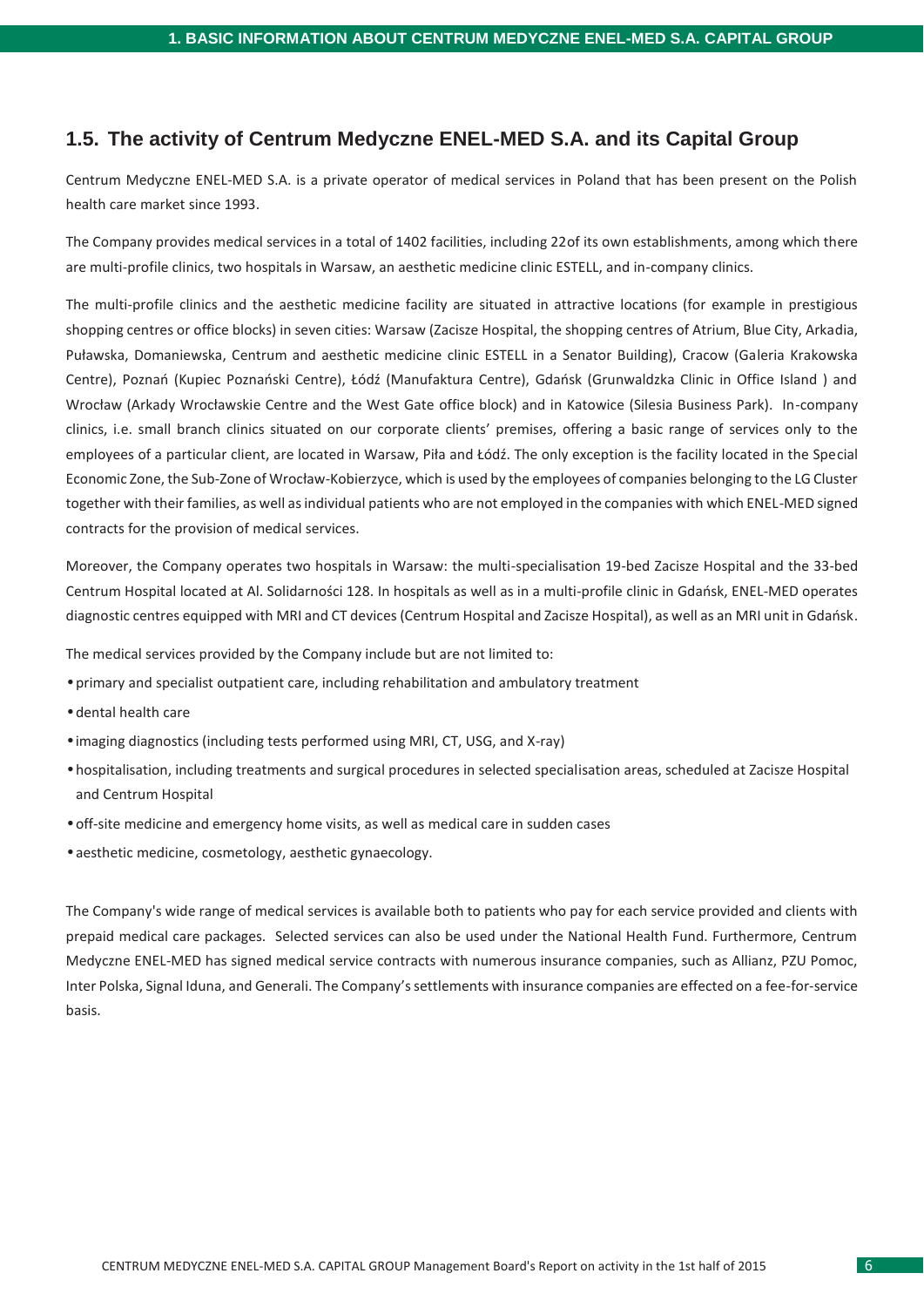## **2. MAJOR EVENTS OF THE 1ST HALF OF 2015**

In the first half of 2015, the Company consistently pursued the published development strategy for the years 2014-2016, including the opening of new facilities and the continuation of work on the launch of the next ones. On 1 June, another branch clinic started operation in Wrocław, in the West Gate building, at ul. Lotnicza. The range of services provided includes those of GPs or internists, as well as dental services. The facility also offers ophthalmologic consultation, occupational medicine examinations and ECG monitoring.

Moreover, in the period presented, a multi-profile clinic in Katowice was being completed, the opening of which took place in the third quarter and the number of dental services was increased in line with the announced strategy. Currently, the Company has 46 dental centres in operation.

The first half of 2015 was also the time when a lease contract was concluded for the lease of space for another clinic in Warsaw, located in the area of Mokotów at ul. Postępu. The newly created facility (to open in the fourth quarter of 2015) will offer a wide range of procedures and consultations. The clinic will have an endoscopic lab. Additionally, patients here will be able to undergo a programme called "24 Hours For Your Health" intended to assess their general health within one day, whilst also testing for various lifestyle diseases.

In the period presented, the Company allocated PLN 2,356,690 of its profit for 2014 to pay dividends to its shareholders. This means that the pay-out for a single share amounts to PLN 0.10.

The first half of 2015 was also a period of continued growth in revenues. The Company reached PLN 114.5 million, which is 18%\* more compared to the corresponding period of the previous year. In the first half of 2015 ENEL-MED generated a 19% increase in the area of prepaid medical packages, representing 69% in the revenue structure and a 22%\* increase in commercial services, the development of which is key to the Company. It is also noteworthy that a significant increase in the margin at the EBITDA level was reached.

In the first half of 2014 the mean margin of EBITDA was 5.0%,\* and in 2015 it has increased to 6.1%. Despite the depreciation growth of PLN 1 million the margin on gross profit level is also higher (1.1%\* in the first half of 2014 and 1.3% in the first half of 2015).

There were no other significant events in the Capital Group except for those mentioned above.

\* considering the sales of shares in the company which comprised 7 diagnostic facilities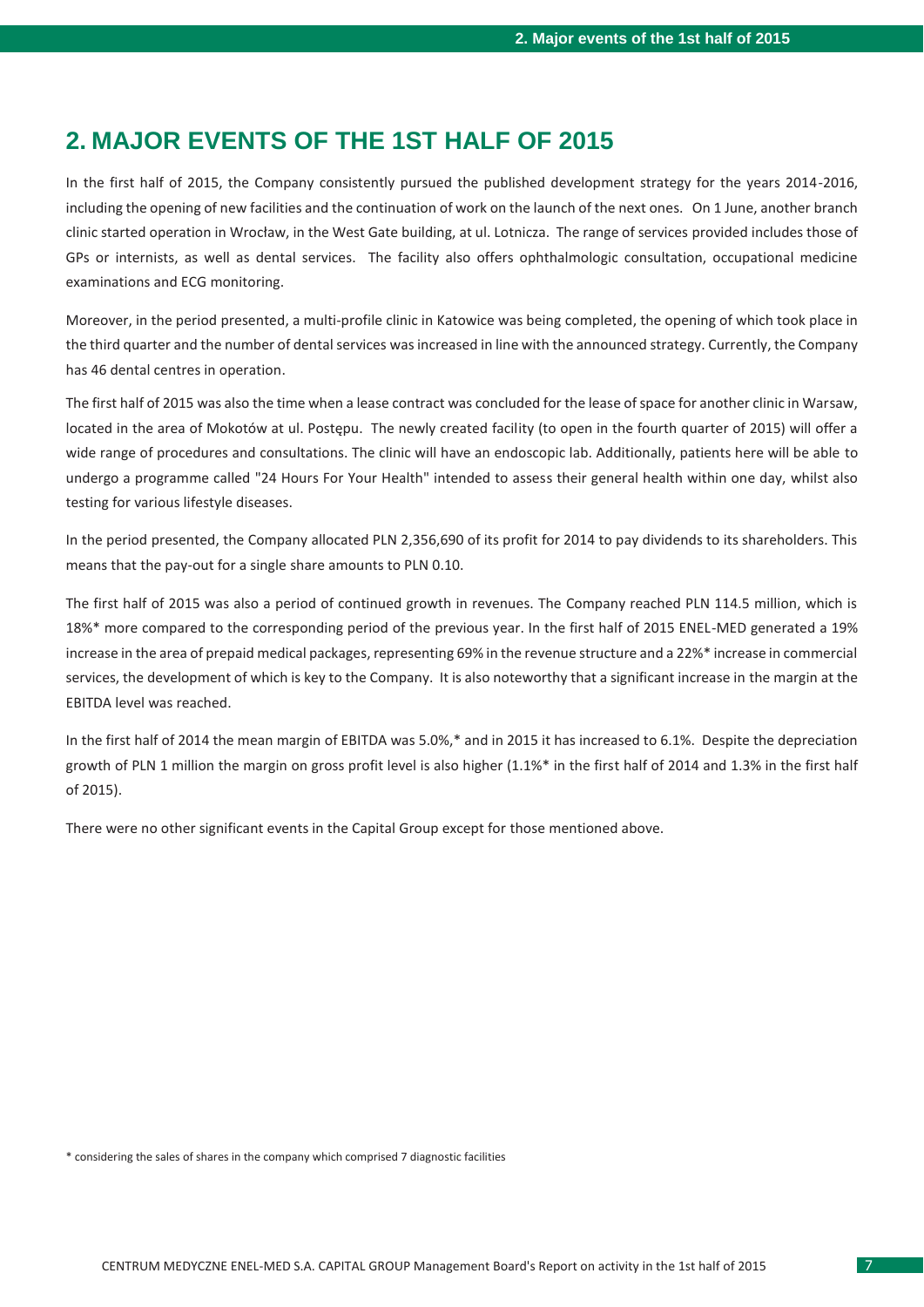## <span id="page-7-0"></span>**3. OTHER INFORMATION**

#### <span id="page-7-1"></span>**3.1.Principles of drawing up interim condensed financial statements**

The parent company and Capital Group draw up their financial statements in accordance with International Accounting Standards (IAS). The functional and presentation currency is Polish zloty (PLN). The basis for the balance sheet valuation and the prepared statements is the assumption that both the parent company and its subsidiaries will continue their business activity.

Detailed principles and methods of drawing up interim consolidated financial statements are discussed in the Additional notes to the consolidated financial statements for the 1st half of 2015.

Detailed principles and methods of drawing up the interim separate financial statements were discussed in the Additional notes to the separate financial statements for the 1st half of 2015.

## <span id="page-7-2"></span>**3.2.Basic threats and risks associated with the remaining months of the financial year**

#### **• Risk arising from the deterioration of the financial situation of the Company's clients**

The sale of medical subscriptions targeting corporate clients constitutes a major source of the Company's revenue (69% of the revenue structure). There is a risk that if the financial situation of a given client deteriorates significantly, the client might desist from offering medical care to its employees, which might lead to the termination of the contract or reduction of the range of services thus affecting the Company's revenue. Another form of potential risk is the reduction of employment in the client's company, which may decrease the related revenue. The Company is currently dealing with nearly 3,000 enterprises and given such a considerable diversification the impact of the above mentioned risk on the revenue of the Company and the Capital Group is relatively insignificant.

#### **• Risk arising from becoming dependent on clients and distribution channels**

There is a risk that the share of a given client or a given distribution channel in the Company's revenues becomes so significant that the Issuer's financial results may deteriorate in the case of a loss of such a client or a decrease in the sales in a given channel. Given the above and in order to minimise the risk of becoming dependent on one particular client or one distribution channel, the Company constantly pursues the policy of diversifying its sources of revenue. The services are sold via long-term subscription contracts and insurance contracts (the Issuer cooperates with insurance companies, including PZU Pomoc, Allianz, Inter Polska, Signal Iduna and Generali). The Company has also signed a contract with the National Health Fund.

#### **• Risk of change in the contracting policy of the National Health Fund (NHF)**

The Company has signed many contracts with the NHF concerning hospitalisation and diagnostics. Each year the value of the contract for a given year is determined. There is always a risk of changes in the contracting policy of the NHF. Furthermore, it should be remembered that in the light of the forthcoming parliamentary elections, there is an increased risk of contracting policy changes, including the possibility of the NHF being liquidated (another entity would deal with contracting). The above factors might negatively affect related revenues, however it is worth stressing that the sales in the first half of 2015, based on NHF contracting, amounted to merely 4% of the Company's revenue, while the Issuer took a number of measures to intensify commercial sales of hospital services and diagnostics, thus not relying solely upon one payer in this area of activity.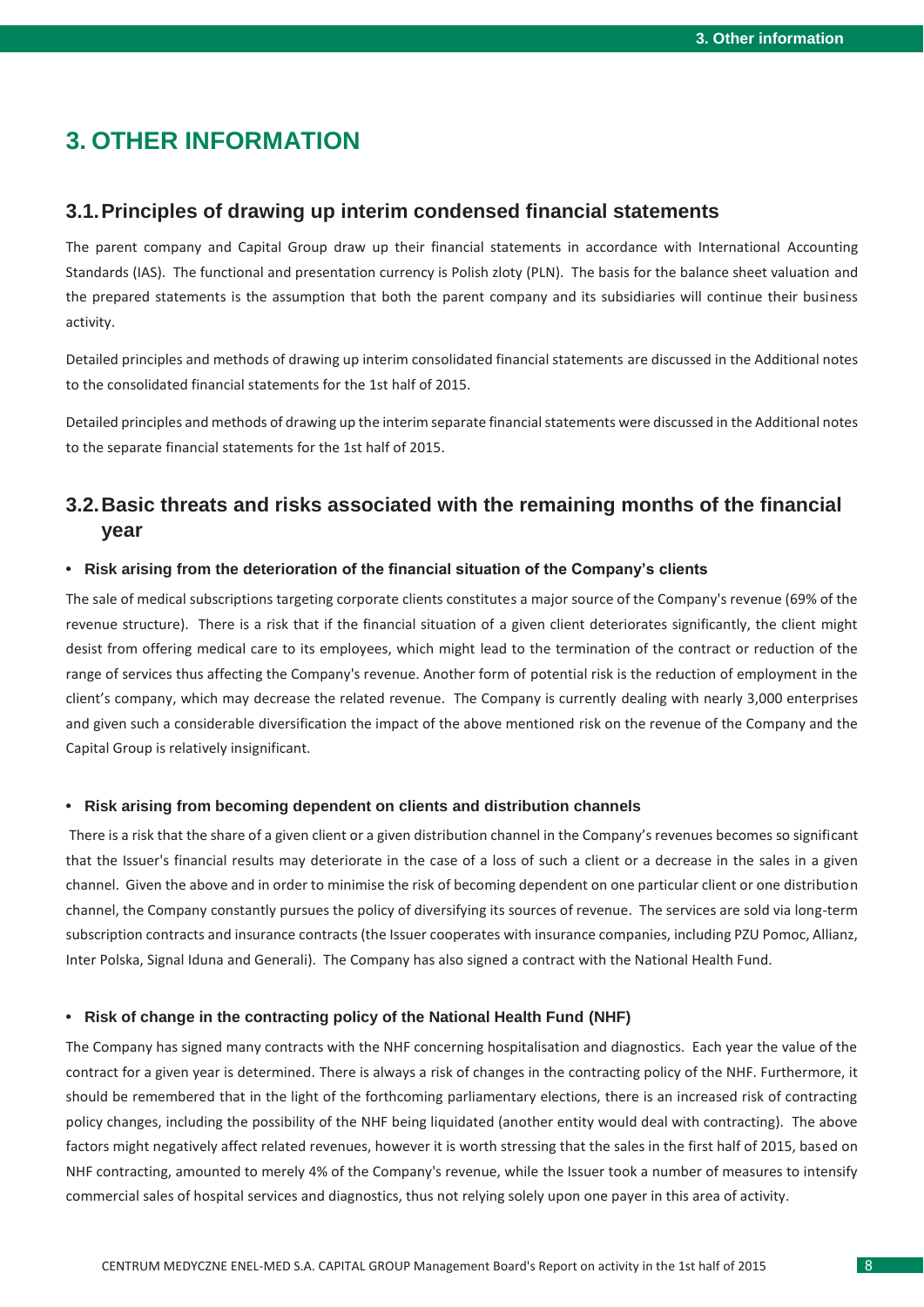#### **• Risk of medical malpractice in relation to the Company's patients**

ENEL-MED provides a wide range of medical services including medical consultations, diagnostic and laboratory tests, as well as surgery. As with every medical facility, there is a risk that the Company's medical personnel will commit an act of medical malpractice in relation to a patient. As a result of such an error, the Company may incur compensation costs, and this may seriously undermine the Company's reputation. In order to minimise this risk, the Issuer has implemented management and patient service procedures in such situations. A separate unit has been established in the Issuer's organisational structure responsible for the quality of medical services and for the compliance of medical processes with the standards and procedures. Additionally, both the Company and the physicians have taken out medical malpractice insurance policies in case of any malpractice.

#### **• Pandemic/epidemic risk**

The Company provides medical services to a wide range of patients in Poland. There is a risk that in the event of a pandemic or epidemic, the Issuer will be forced to provide services to a significantly larger number of patients, which may negatively influence the Company's financial performance and the effectiveness of its operations. In order to minimise the risk, ENEL-MED has developed relevant procedures and standards of conduct to be followed in case of the above-mentioned risk (the socalled pandemic plan), which were to some extent used in 2009 when facing the threat caused by the A/H1N1 virus. The main rules of the developed pandemic plan provide for preparing the method of dealing with patients which are suspected of having been infected, changing the department's work organisation, conducting the campaigns that promote pro-health behaviour and minimise the risk of infection, introducing quick diagnostic tests thanks to which viral infections may be differentiated and shortening the time spent on one visit during the period of the increased number of visits.

#### **• Risk associated with processing sensitive data**

Centrum Medyczne ENEL-MED provides complex medical services nationwide. Keeping patients' medical records means that the Company has access to particularly sensitive data. There is a risk that the unintentional disclosure of sensitive data may occur in the course of operating activities. In order to minimise the risk, the Issuer has developed and implemented a personal data protection policy. In their daily work, all employees and partners must strictly follow this policy. Moreover, each new employee is trained in personal data protection and has appropriate authorisation. Data protection policy functions as a procedure included in the quality management system certified for compliance with the ISO 9001:2008 standard. The correct process of safe personal data processing is constantly monitored by the Chief Information Security Administrator at the registered office of the Issuer, as well as by local Information Security Administrators who operate as the branch managers. Each and every employee and partner is obliged to report any information to the Administrator about suspected cases of non-compliance with the personal data protection policy. The role of the Information Security Administrator is to immediately analyse reasons of breaches and take measures aimed at avoiding similar situations in the future.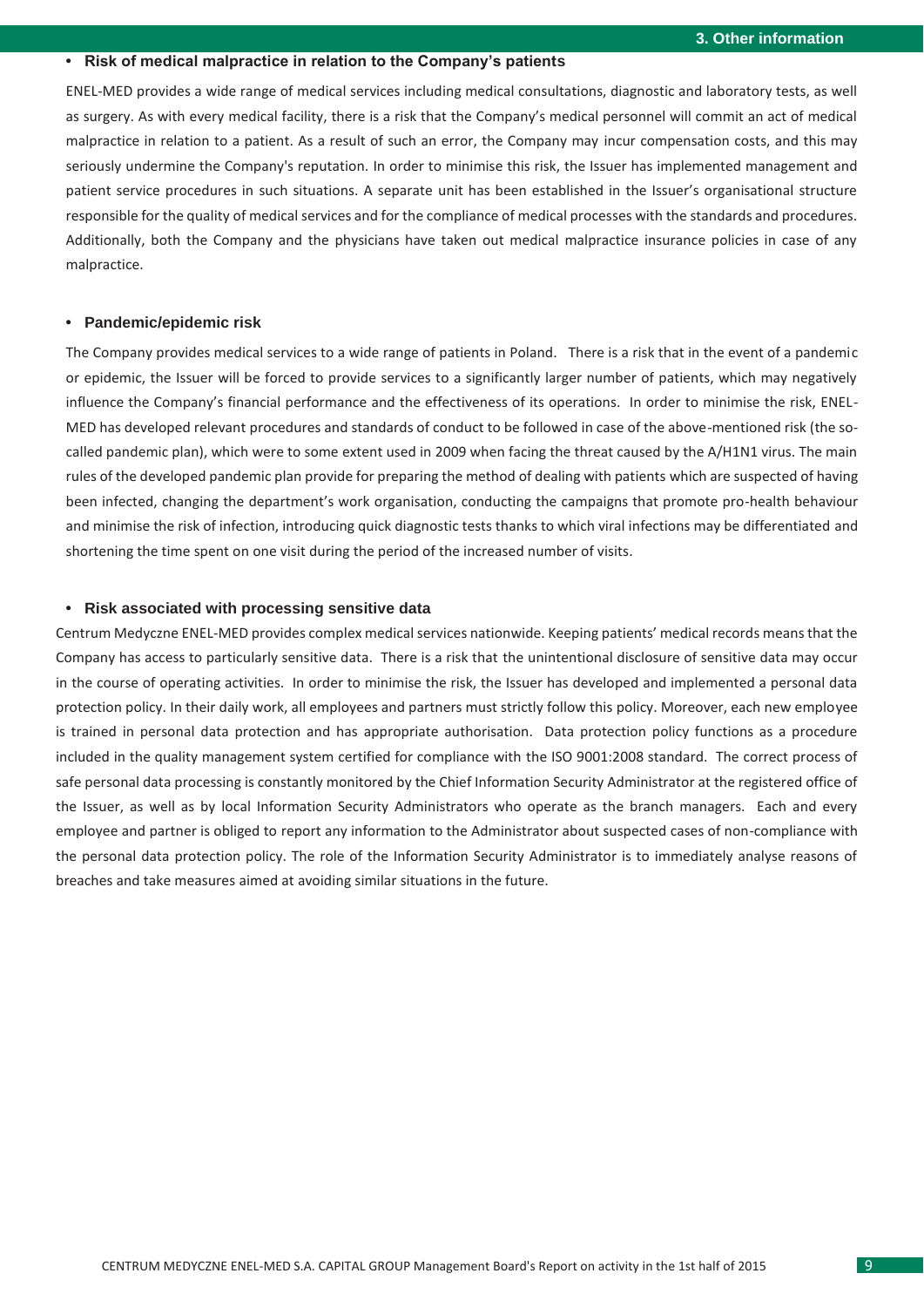#### **• Risk of significant change in the macroeconomic situation in Poland**

The Company carries out its business activities on the national market of medical services. Therefore, the financial results achieved by the Issuer are indirectly connected with such macroeconomic factors as growth in GDP, unemployment rate, employment rate, dynamics of salary growth, inflation rate and interest rates. These factors indirectly influence the demand for medical services both among corporate and individual clients as well as insurance companies. They also influence the budget of the National Health Fund, which is the largest individual client of the Issuer (4% of the Company's sales revenue).

In March 2015, the Monetary Policy Council (MPC) lowered interest rates by 50 bps. Since then the reference rate has been 1.5%. This is the lowest level ever. Throughout 2014 and 2015, the inflation rate has been below the lower inflation bracket, dropping below zero in July 2014 (deflation). In February 2015 the Consumer Price Index (CPI) reached -1.6%, its lowest yearon-year level. The subsequent months saw a slight increase and in May 2015 CPI stood at -0.9% year-on-year. According to MPC, on a yearly basis, prices in the months to come will continue to fall due to substantial declines in the price of raw materials noted earlier. According to the report published by the National Bank of Poland (NBP) in July, the inflation rate will remain under the inflation target until the end of 2017. The target is 2.5% with possible deviations of +/- 1 per cent.

The beginning of the year saw a continuation of the dynamics of GDP growth. In the first quarter it increased by 3.6% year-onyear. According to the forecasts of MPC, the dynamics of GDP in the second quarter were close to that of the first three months. Such optimistic forecasts are shared by NBP, which estimates that the Polish economy will grow by 3.6% this year, 3.4% in 2016 and 3.6% in 2017. A better economic situation in Poland is mainly a consequence of the upturn of economy in the Euro zone, increased export to other markets and increased consumption as a result of more optimistic expectations of consumers with regard to their situation in the future as well as low interest rates. Growth is also noticeable in the area of entrepreneurial investments.

The Polish labour market is looking good too. The unemployment rate has been steadily decreasing since the beginning of 2014, and in May this year it reached 10.8%.

The influence of the anticipated changes in the GDP growth rate, unemployment and real wages and salaries should not have any significant impact on the Company's financial situation. It should be emphasized that the Company's revenue is mainly dependent on long-term contracts. Moreover, the Company's services are used by wealthy people who, as shown by the years 2012 and 2013, will be able to afford to maintain the current expenditure structure even in a time of a slower salary growth rate. The growth in real wages and salaries and the decrease in structural unemployment should have a beneficial effect on the Company's financial result in the long run.

It should be emphasised that recent months have brought about an increased political risk connected with the unfavourable development of the international situation. The recent events in Ukraine, exacerbated relations between Russia and Ukraine and consequently relations between Russia and the Western world may have a significant impact not only on the Polish economy but also on financial markets. Additionally, the unstable economic and political situation in Greece should be taken into consideration. While the risk of this country exiting the Euro zone has been averted, the economic situation of Greece is far from ideal. Changes in the Polish political scene are not without significance. It is uncertain how foreign investors will react to a potential change of the ruling party that may occur after the parliamentary election this autumn. A possible escalation of the issues mentioned above may lead to a weakening of the Polish currency, drops in the stock exchange, or an increase in the profitability of treasury bonds. However, upon writing this report, it is difficult to assess the probability of different scenarios for the political situation.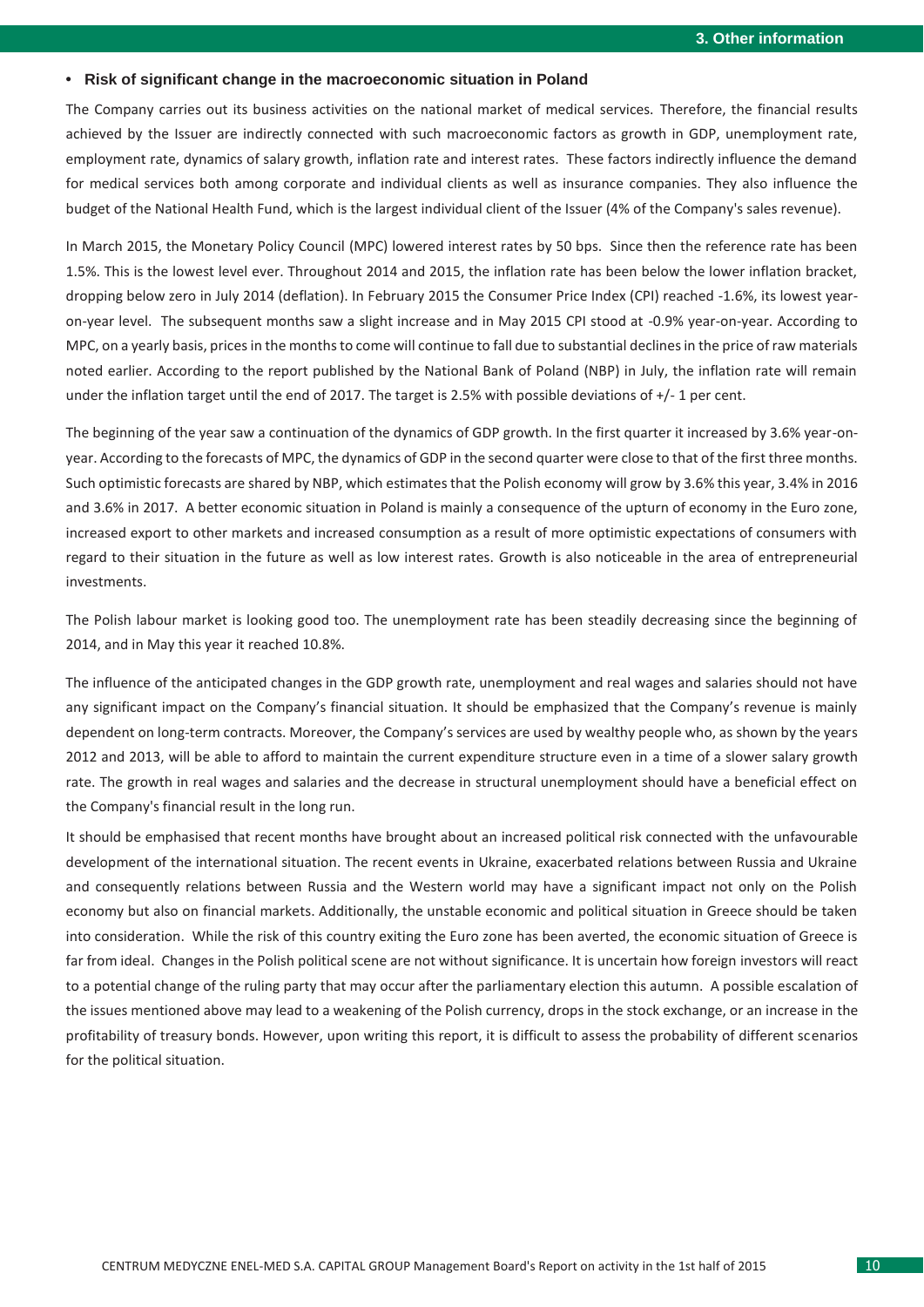#### **• Risk of significant foreign exchange fluctuations**

Foreign exchange fluctuations affect the Company's operating activities because of rent payments (which in most cases are denominated in EUR) and the purchase of medical equipment (whose price is typically denominated in EUR). Rent payments are made in PLN at the exchange rate of the National Bank of Poland. If there are significant deviations from the actual exchange rate in comparison to the assumed level, the Issuer may record a gain or loss on account of differences in foreign currency exchange rates. The Company constantly monitors changes in foreign exchange rates. The Issuer does not hedge foreign exchange risk by means of derivatives. In order to minimise the influence of foreign exchange rates fluctuations on the financial results of the Company, the Management Board regularly monitors the market rental rates taking into account the current foreign exchange rates.

It should be stressed that the majority of forecasts expect quite a considerable variability of PLN exchange rate in connection with the situation beyond the Polish eastern border and in Greece. Long term, the value of Polish currency is expected to increase.

#### **• Risk of significant changes in interest rates**

The Company finances its activities using external funds, including credits and loans and purchases medical equipment under finance leases. The finance charges related to servicing external financing are directly dependent on the level of the WIBOR rate. If the level of interest rates changes, the Company's financial results may be different from those assumed. At the end of 2012, the Monetary Policy Council started a period of reductions in interest rates. Following the latest reduction that took place in March this year, the reference rate stands at 1.5%. At this point, it is expected that current interest rates should be maintained in the months to come. The analysts have been making such conclusions on the basis of, e.g., recent projections of the inflation rate prepared by NBP and opinions of the MPC members. The Company manages financial liabilities in a way that allows for the minimisation of financial costs related to debt service. Thanks to lengthy cooperation with financial institutions, it negotiates advantageous interest rates. The Management Board is constantly monitoring the situation in the banking sector and if new possibilities of external financing arise, the Company renegotiates the existing credit agreements in order to improve their terms and conditions. The risk of changes in interest rates is reduced also by making investments using uncommitted cash in fixed-term deposits. The Issuer does not hedge the interest rate risk by means of derivatives.

#### **• Credit risk**

The Company is not subject to excessive risk due to the concentration of credit sales. The Issuer enters into transactions exclusively with renowned companies with sound credit standing. All the clients who wish to take advantage of a buyer's credit undergo preliminary verification. Moreover, owing to the regular monitoring of the receivables, the Company incurs minimal risk of unrecoverable receivables.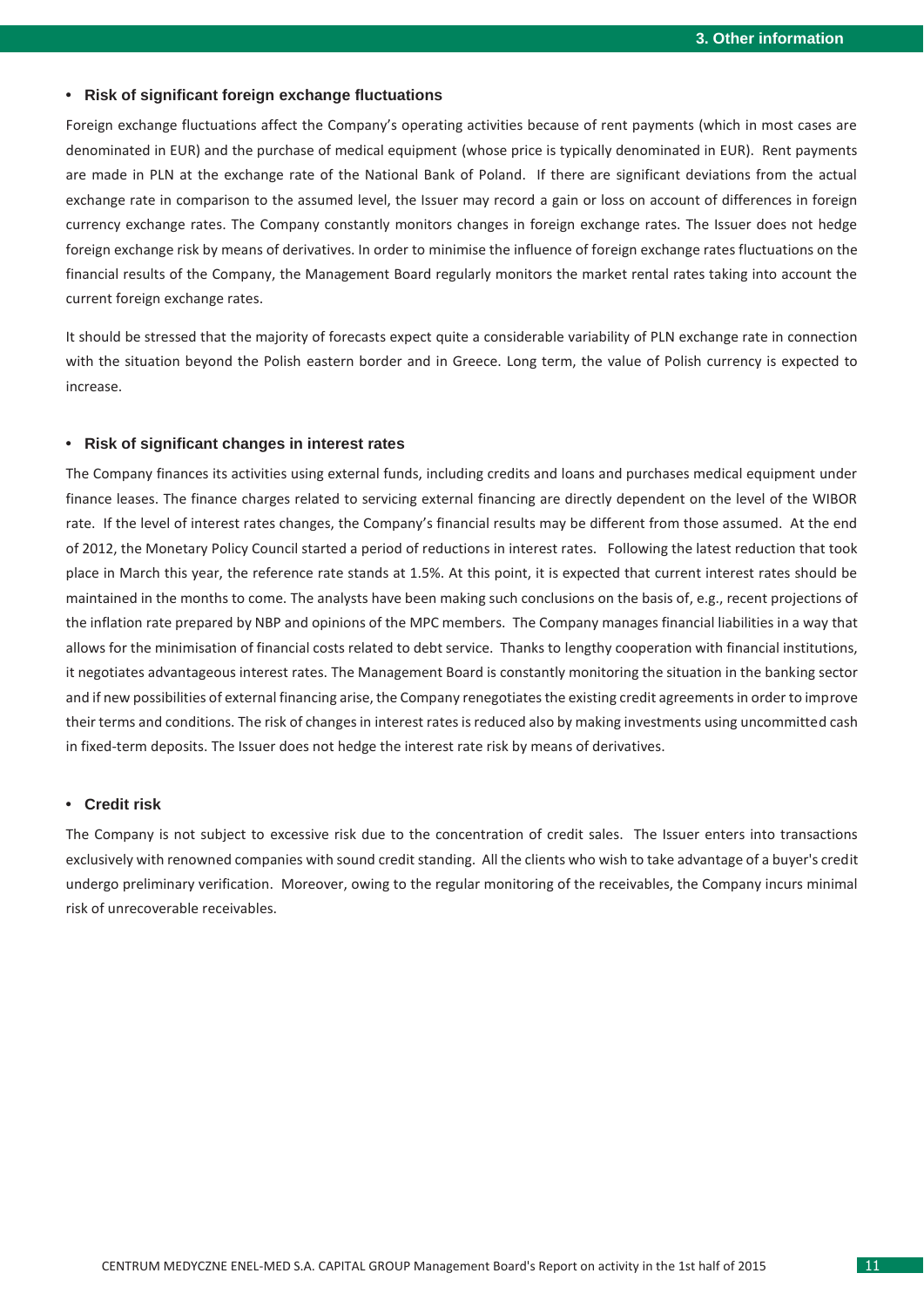In selling to natural persons, the Company accepts cash or pre-payment. With regard to other financial assets of the Company, such as cash or cash equivalents, or financial assets available for sale, credit risk arises when the other contracting party is unable to pay. With regard to financial obligations, the credit risk may result from the Company's inability to fulfil the conditions stipulated in credit contracts. In principle, it consists of partial non-performance of the contractual level of indebtedness, which may result in an increased margin, a request for additional surety or a repair programme, or in extreme cases the termination of the credit contract by the Bank. With a view to minimising such a risk, the Company is constantly monitoring crucial figures and if the situation deteriorates, it undertakes negotiations with the creditor. There are no significant concentrations of credit risk in the Company.

#### **• Liquidity risk**

The Issuer's liquidity risk management involves the constant monitoring and planning of cash flow in the Company in order to ensure an adequate level of financial assets necessary for day-to-day operations.

The Issuer monitors the risk of insufficient funds using a tool for periodic liquidity planning. This tool considers maturity dates, both for investments and financial assets (e.g. accounts receivables, other financial assets) and expected cash flow from operating activities. Surplus cash is deposited in banks in such a way that the maturity dates do not adversely affect the dayto-day business of the Company. The Issuer's goal is to maintain a balance between continuity and flexibility of financing by using diverse sources of funds, such as overdrafts, bank loans, financial lease agreements and hire-purchase contracts.

#### **• Risk of changes in legal regulations and their interpretations**

The changes introduced or planned to be introduced to provisions of law, in particular to commercial, tax and labour law, may constitute a risk factor leading to negative consequences for the Company. Similar consequences bring about changes in the interpretation of binding laws, in particular in relation to tax law regulations. The Company's activity is also indirectly influenced by regulations concerning the public health care sector, including those regulations that define the methods and rules of its financing, as well as defining the scope in which commercial patients may be admitted to public sector facilities. Depending on the nature of the changes introduced, they may have a positive or a negative effect on the activity of the Group and other entities in the sector.

#### **• Risk of more intense domestic and foreign competition in the market**

Investors recognize the attractiveness of the Polish market of private medical services, as well as good perspectives for further development in this sector. The aforementioned may result in an increase in competition amongst Polish and foreign enterprises which may be observed in recent transactions on the Polish medical services market. ENEL-MED has been operating in a competitive environment for many years whilst being able to maintain high sales dynamics at all times.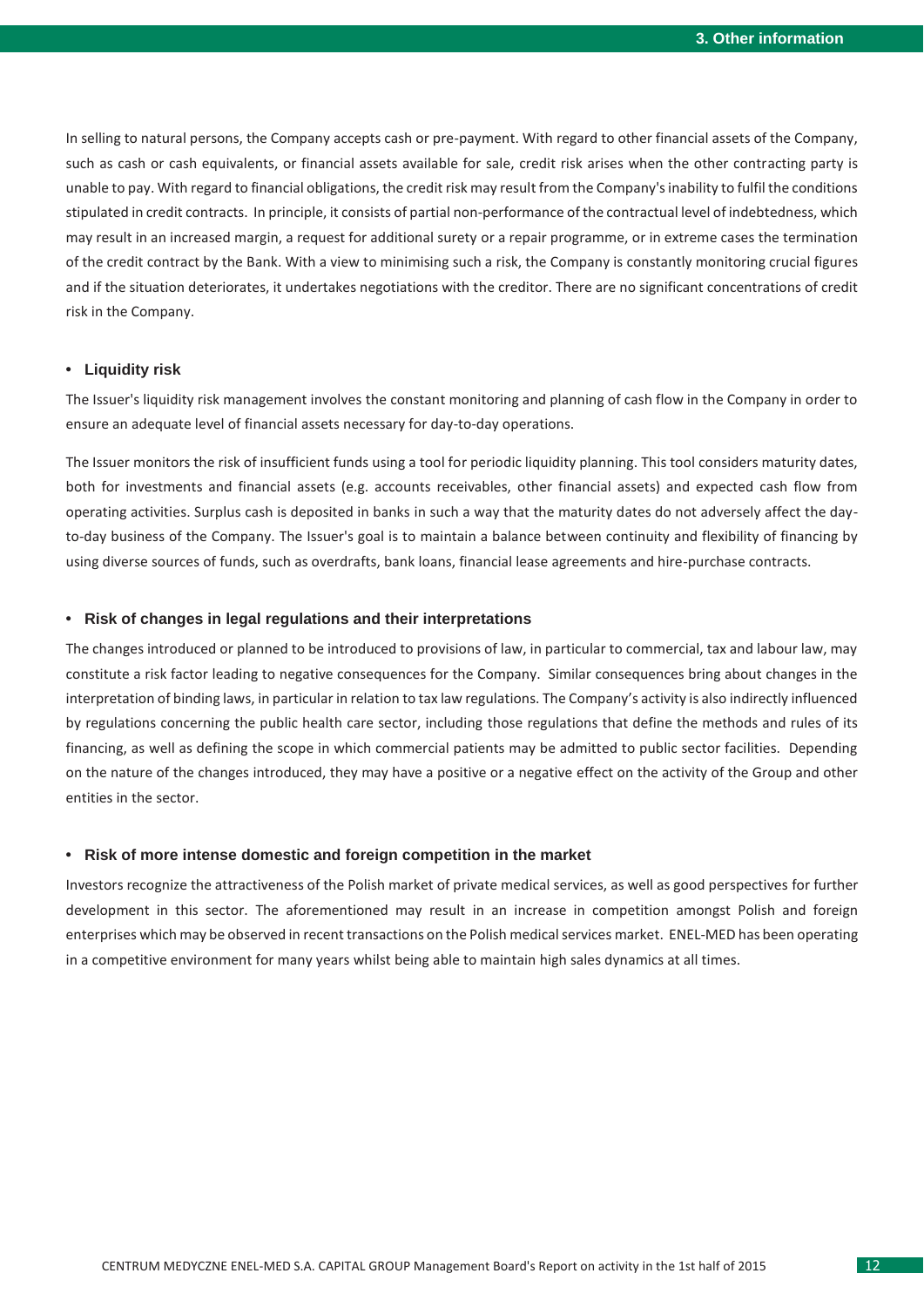## **3.3. THE MANAGEMENT BOARD'S POSITION ON THE FEASIBILITY OF THE PREVIOUSLY PUBLISHED FORECASTS FOR THE YEAR**

The Company did not publish any forecasts of financial results for the year 2015.

## **3.4. Information on shareholders holding at least 5% of the total number of votes at the GM directly or indirectly through subsidiaries**

The table below presents the shareholders who hold at least 5% of the total votes at the general meeting of shareholders of the Issuer as of the publication date of this interim report.

| <b>Shareholder</b>                             | <b>Number of shares</b> | % of capital | <b>Number of votes</b> | % of votes |
|------------------------------------------------|-------------------------|--------------|------------------------|------------|
| Adam Stanisław Rozwadowski*                    | 7,124,000               | 30.23        | 7,124,000              | 30.23      |
| Anna Maria Rozwadowska*                        | 7,123,950               | 30.23        | 7,123,950              | 30.23      |
| Generali OFE                                   | 2,377,000               | 10.09        | 2,377,000              | 10.09      |
| PZU "Złota Jesień" Open<br><b>Pension Fund</b> | 1,778,000               | 7.54         | 1,778,000              | 7.54       |

\* there is a presumed agreement between Adam Stanisław Rozwadowski and Anna Maria Rozwadowska (along with the family members, Jacek Jakub Rozwadowski and Bartosz Adam Rozwadowski, they hold 16,224,066 shares authorising them to cast 16,224,066 votes at the GM of shareholders).

Since the submission of the previous report (for the first quarter of 2015), the Company has received a list of shareholders nominated to take part in the GM from the National Depositary for Securities that implies that PZU "Złota Jesień" Open Pension Fund has increased the number of shares and votes at the GM of the Issuer. As of the publication day of the report for the first quarter of 2015 this fund held 1,668,000 shares and votes at the GM of shareholders, which constituted 7.13% of the shares and votes, and currently it holds

1,778,000 shares and votes, which constitutes 7.54% of the Issuer's shares and votes at the GM of shareholders of the Company.

## <span id="page-12-0"></span>**3.5. Information on the Issuer's shares held by members of the management and supervisory authorities**

The Issuer's shares held by members of the Management Board and Supervisory Board as of the day of submitting this report are presented in the table below.

| <b>Shareholder</b>          | <b>Number of</b><br><b>shares</b> | % of capital | <b>Number of votes</b> | % of votes |
|-----------------------------|-----------------------------------|--------------|------------------------|------------|
| Adam Stanisław Rozwadowski* | 7,124,000                         | 30.23        | 7,124,000              | 30.23      |
| Anna Maria Rozwadowska*     | 7,123,950                         | 30.23        | 7,123,950              | 30.23      |
| Jacek Jakub Rozwadowski*    | 1,003,466                         | 4.25         | 1,003,466              | 4.25       |

\* there is a presumed agreement between Adam Stanisław Rozwadowski and Anna Maria Rozwadowska (along with the family members, Jacek Jakub Rozwadowski and Bartosz Adam Rozwadowski, they hold 16,224,066 shares authorising them to cast 16,224,066 votes at the GM).

The ownership structure of shares held by the managers and supervisors has changed since the publication of the previous periodic report - the report for the first quarter of 2015. Pursuant to the notices that were registered at the Company, Jacek Jakub Rozwadowski, who holds the position of the Deputy President of the Management Board, has acquired 5,619 shares in the Company.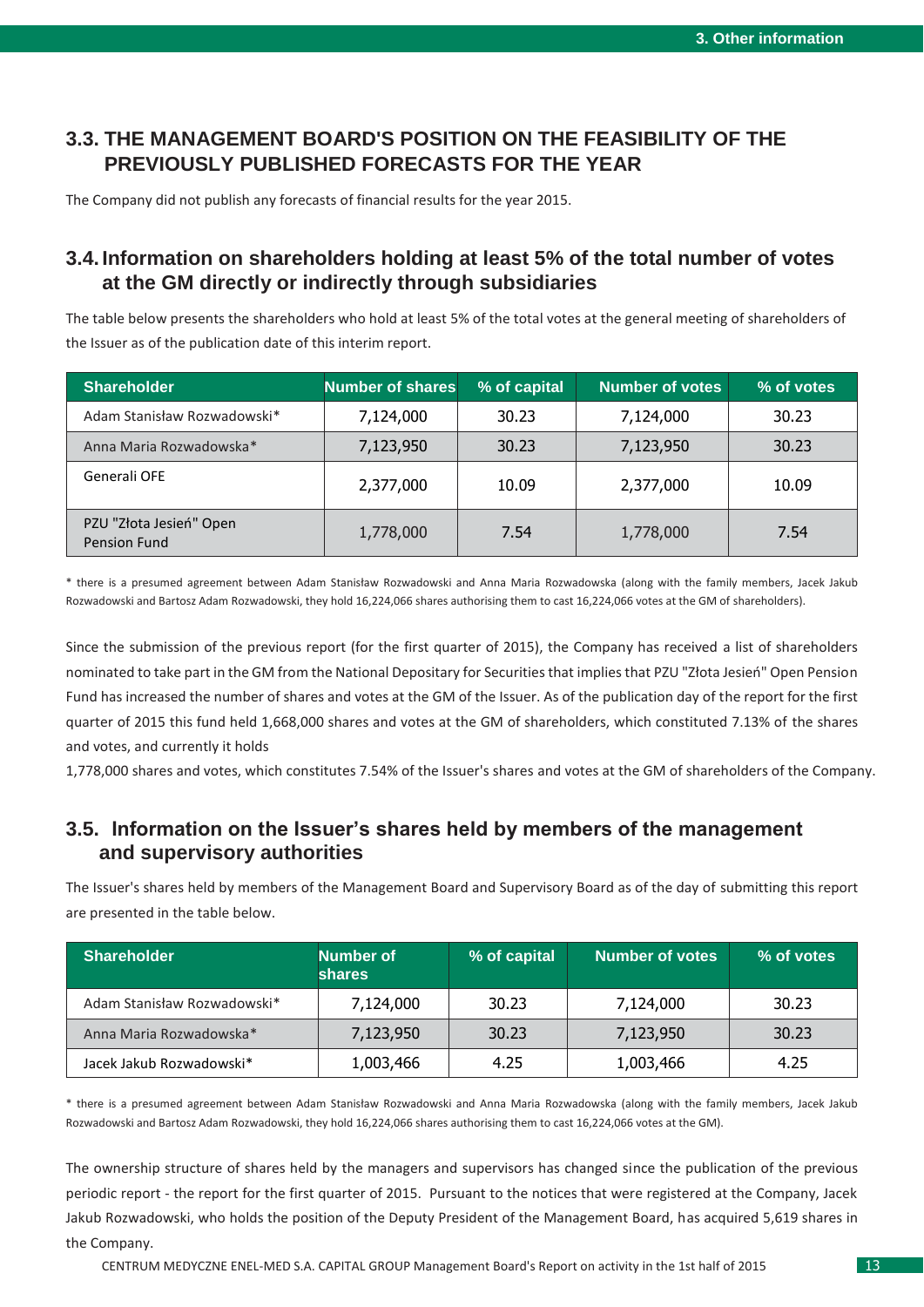## <span id="page-13-0"></span>**3.6. Information on pending proceedings before courts, arbitration bodies or public administration bodies with regard to liabilities or receivables**

As of the publication date of the interim report neither the Company nor the Capital Group were a party to any proceedings held before any court, arbitration body or public administration body with regard to receivables in the amount equal to at least 10% of the Issuer's equity.

However, in the first quarter of 2015 an application was filed with the District Court for Warszawa-Śródmieście (First Civil Division) in Warsaw to summon the Issuer to a conciliation hearing in order to reach an amicable settlement as a result of which the Company would commit itself to pay to the applicant, Agnieszka Koncka, the amount of PLN 10,000,000.00 as compensation for damage, the amount of PLN 1,000,000.00 as compensation and disability pension in the amount of PLN 20,000.00 per month. The total value of the dispute was estimated at PLN 11,240,000.00. As the basis for these claims, the applicant indicates incorrect treatment that was only to some extent was conducted in the Company's hospital. According to the Management Board of the Company the applicant's claims are unjustified both in principle and as to the amount claimed. Notwithstanding the foregoing, the Management Board states that the claims put forward by the applicant are covered by the insurance agreement concluded by the Company with Powszechny Zakład Ubezpieczeń Spółka Akcyjna (PZU S.A.). The information held by the Management Board provides also that the claims resulting from the treatment of the applicant in the hospital of the Company have been previously reported by the applicant to the Company's insurer in a much lower amount (PLN 150,000.00 as compensation, PLN 150,000.00 as compensation for damage and the amount of PLN 4,500.00 as compensatory pension per month). The insurer, following liquidation procedure, did not find any characteristics of medical malpractice or failure to exercise due care in the treatment of the applicant. In particular, the evidence collected at the time indicated that the medical services provided to the applicant in the Company's facility were compliant with the current state of medical knowledge and using the available methods and means, therefore the Management Board is of the opinion that the Company is not to be held responsible. In view of the fact that in the session appointed to reach a settlement the parties did not achieve one, the proceedings were discontinued as of 6 May 2015.

As of the publication date of this report, neither the Company nor the Capital Group took part in any proceedings concerning receivables the total number of which constitutes at least 10% of the Company's equity.

As of the publication day of the interim report, the value of liabilities in all pending proceedings did not exceed 10% of the Issuer's equity.

## **3.7. Information on the Issuer or its subsidiary granting a surety for credits or loans, or granting a guarantee if their total value is equal to at least 10% of the Issuer's equity**

Neither the Company nor its subsidiaries granted any sureties for credits or loans or granted any guarantees to another entity to the value of at least 10% of the Issuer's equity.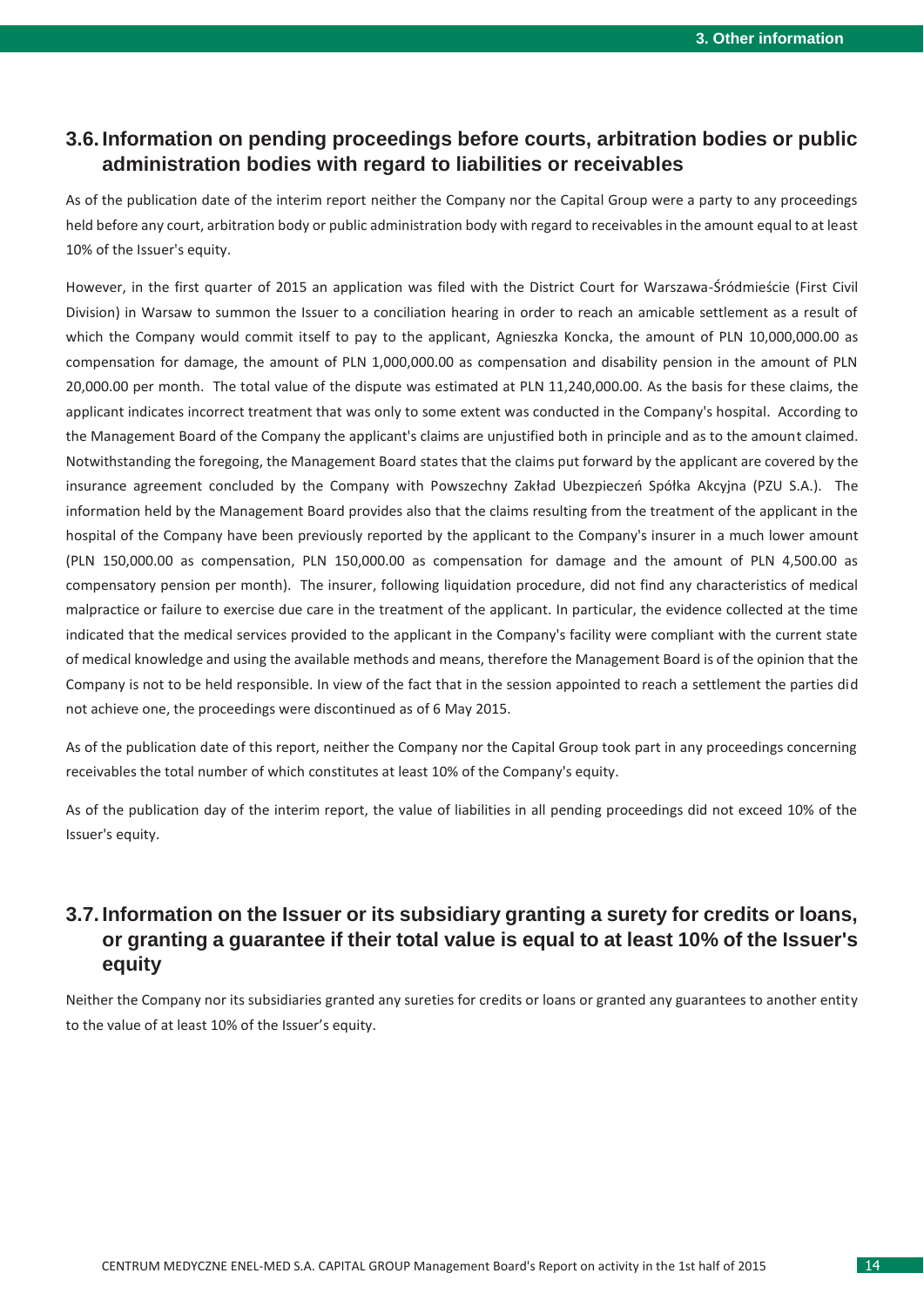## **3.8. Information on entering by the Issuer or its subsidiary into one or more transactions with related-parties if individually or jointly they are significant and have been concluded pursuant to other terms and conditions than market term and conditions**

Neither the Issuer nor its subsidiaries concluded transactions with related undertakings on non-arm's length conditions.

## **3.9. Information on factors that, in the company's view, will affect its results in the perspective of at least the next quarter**

In the first half of 2015 the amount and the interest rate on the investment loan with Bank Millennium S.A. was lowered. The current account overdraft is used minimally as a result of a substantial improvement in the financial results and the Company's financial management. These factors will lead to a further decrease in interest charges of Centrum Medyczne ENEL-MED S.A. and result in a drop in financial costs which have a direct influence on the Company's profit.

Intensified investment activities that the Company is pursuing now as part of the investment plan announced in the development strategy for the years 2014-2016, e.g. the opening of two new facilities in Katowice, another clinic in Wrocław, a sports medicine clinic on the premises of Legia Warszawa Football Club, and the creation of more clinics in selected locations are intended to substantially increase the operating potential of the Company. In the first half of the year, two facilities have already been opened - in Wrocław and in Katowice. More are scheduled to open in the second half of 2015 - another in Katowice featuring a modern MRI, and two in Warsaw - a facility offering pre-paid services and endoscopic examination, and a sports medicine clinic.

## <span id="page-14-0"></span>**3.10.Other information which could significantly affect the evaluation of assets, financial condition and financial result of the Issuer**

The Company concluded agreements for space lease for multi-profile clinics in the Mokotów Plaza office block located at ul. Postępu in Warsaw. The agreements were concluded for a period of 10 years, and the cost of the lease as well as operating costs will amount to approx. PLN 5,813,379.01 net during the term of the agreements.

## <span id="page-14-1"></span>**3.11 Other information which in the Issuer's opinion is important for the evaluation of its personnel, assets and financial condition, financial result and changes therein, as well as information important for evaluation of the Issuer's capacity for performing the obligations**

The Company is systematically increasing its potential in diagnostic imaging. On 30 June 2014 the Company signed an agreement with GE Medical System Polska sp. z o.o. for the purchase of 4 MRI systems and 12 USG cameras. The Contract value amounts to PLN 17,618,900.00 gross. The first magnetic resonance apparatus Optima MR 360 Advance 1.5T was started up in mid-September 2014 in Zacisze Diagnostic Hospital in Warsaw. The remaining three magnetic resonance systems Gold Seal Signa HDxt 3.0T will be available at the end of 2015 at new multi-profile facilities of ENEL-MED, located in Katowice and Warsaw. Magnetic resonance imaging is cutting-edge technology that provides very accurate images of the interior of the human body. Seeing in greater detail, doctors are able to make an accurate diagnosis at a much